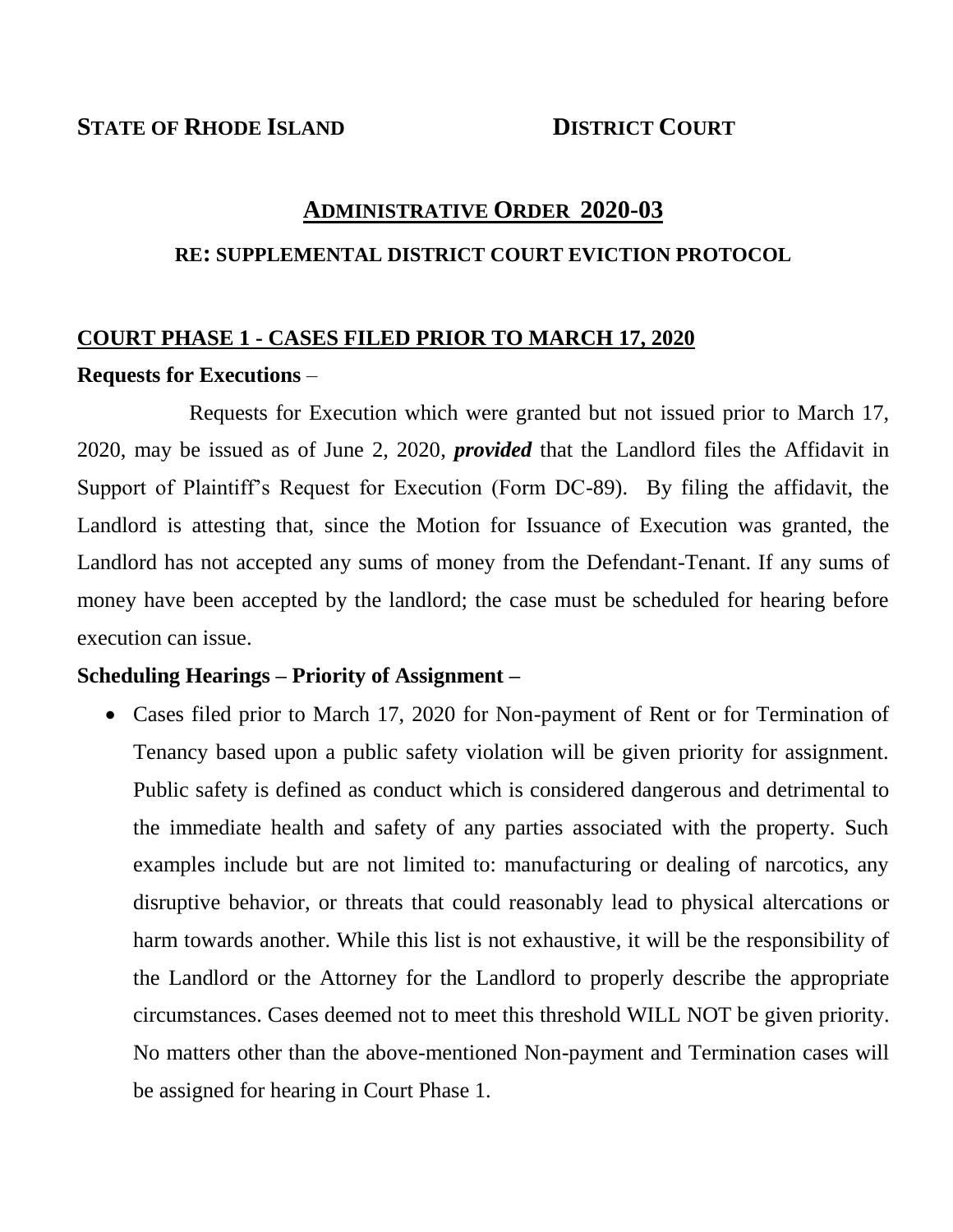# **Notice and Defaults – Termination of Tenancy for Reasons Other than Non-Payment of Rent (Specifically Public Safety) –**

- All previously filed requests for default based upon Public Safety must include an Eviction for Reasons Other than Non-Payment of Rent Cover Sheet (Form DC-90) and one of the following:
	- 1. A copy of the notice informing the Defendant-Tenant that their right to answer the complaint was extended by Supreme Court Executive Order to May 29, 2020. This notice must include certification it was mailed by May 19, 2020 to allow for a 10-day response period. Language in the notice must also have included "If you do not file your answer with the court, a default judgment for possession can be entered against you without a court hearing. If the landlord seeks back rent in addition to possession, you will receive notice of a new hearing for proof of claim on the monetary damages only. If you do not file your answer on or before May 29, 2020, you will be defaulted, and you will not be able to present any defense to the eviction."
	- 2. A copy of the notice informing the Defendant-Tenant of their right to answer the complaint within 10 days of mailing if sent after May 19, 2020, which shall include certification language identifying the date of mailing. Language in the notice must include "If you do not file your answer with the court, a default judgment for possession can be entered against you without a court hearing. If the landlord seeks back rent in addition to possession, you will receive notice of a new hearing for proof of claim on the monetary damages only. If you do not file your answer on or before the (Appropriate date), you will be defaulted, and you will not be able to present any defense to the eviction."
- If the applicable response period expires, with no answer having been received by the Court or Plaintiff, the matter will be ripe for default.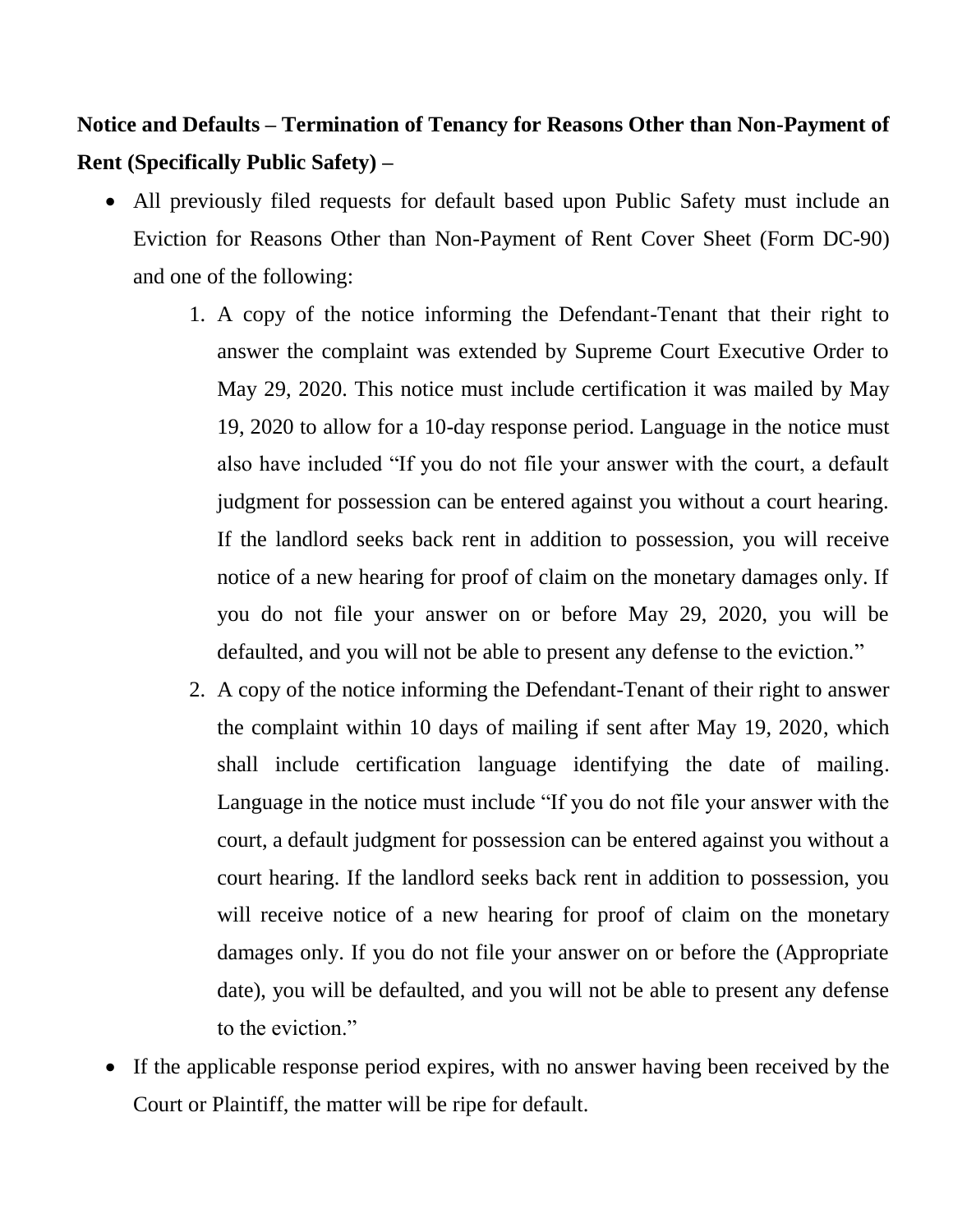- In this instance, the matter will **not** be scheduled for hearing for Oral Proof of Claim unless requested by the Plaintiff. Instead, the Plaintiff may elect to submit an electronic affidavit for proof of claim for possession only.
- Any request for monetary damages must be scheduled for a hearing.
- All other Eviction matters filed prior to March 17, 2020 will be addressed at a later date.

All assignments for hearings, whether residential or commercial, will be made only by Court order. Dates of assignment will be subject to social distancing capacity and safety considerations. Matters are likely to be scheduled in sessions at specific times. These times will be indicated on the Hearing Notices.

**As the above-referenced cases will be prioritized for hearing, we are asking attorneys, who previously filed said cases, to provide an updated status to the Court by May 31, 2020. (Address status to Lisa Williams at [lwilliams@courts.ri.gov\)](mailto:lwilliams@courts.ri.gov)**

**This status must provide:**

- **1. Case number.**
- **2. Name of case.**
- **3. Whether a matter remains contested or has been otherwise resolved.**

**If the Court does not receive an update by May 31, 2020, the case will not receive priority status. Upon receipt of updates, the Court will begin scheduling cases. Priority will be based on the type of case as well as the original date of filing.** 

#### **Stipulations –**

The Court strongly encourages the parties to enter into Stipulations, including agreements for payment plans, and indicate whether or not a hearing is waived. If a hearing is waived by all parties, stipulations will be entered online after Judicial Review. Electronic stipulations will be accepted in lieu of parties appearing in court. Under the new protocol the filings must contain: (1) new Stipulation of Judgment Form (Form DC- 86), and (2)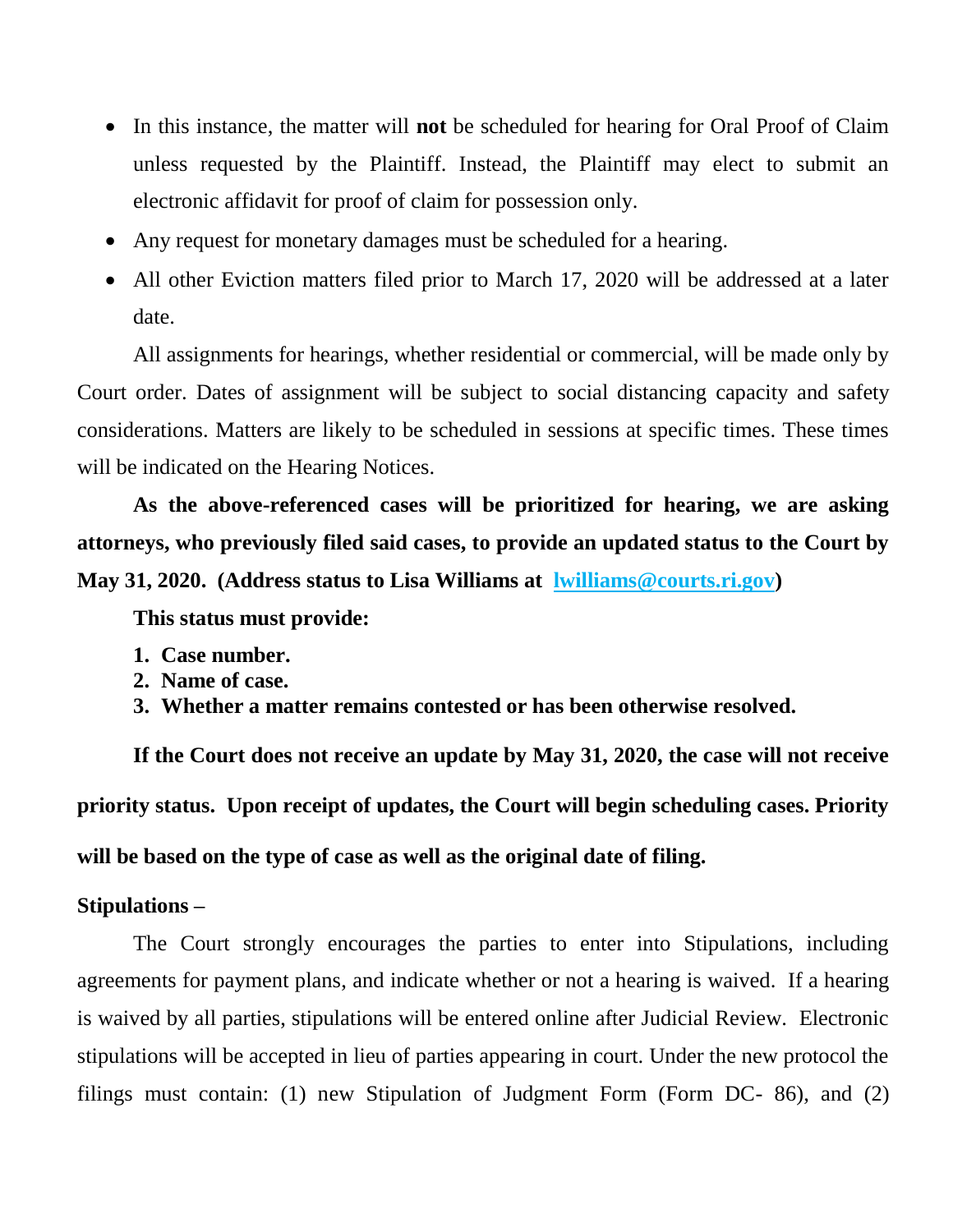Affidavit of Defendant- Tenant's Rights (Form DC-85). Electronic submissions that do not contain these specific forms will be rejected. If a hearing is not waived by all parties, a stipulation will be assigned for an in-court review. All stipulations requiring a hearing will receive priority. Stipulations assigned for an in-court review will not be required to be submitted in the new stipulation format or accompanied by an Affidavit of Defendant-Tenant's Rights.

**Until further notice, court costs, late fees, and attorney fees are strictly prohibited from being included in stipulations (electronic or in-court review) and will not be awarded by the court.**

#### **COURT PHASE 2 – CASES FILED ON OR AFTER JUNE 2, 2020**

#### **Scheduling Hearings –**

Court Phase 2 will address the scheduling of new Evictions filed in accordance with Sections 4024 of the Coronavirus Aid, Relief, and Economic Security Act ("CARES Act") of 2020. Every residential eviction filed, must include either: Residential Eviction Cover Sheet for Non-Payment of Rent (Form DC-88) or Residential Eviction Cover Sheet for Reasons Other than Non-Payment of Rent (Form DC-90). Failure to file or properly complete a cover sheet will result in the filing being rejected.

- On June 2, 2020, new cases not subject to the prohibitions and restrictions covered by the CARES Act may be filed with the Court. Certification of compliance with the CARES Act 2020 must be included with the complaint. (Form DC-87) Cases which fall under the CARES Act cannot be filed and won't be accepted until after July 28, 2020. Premature filings will be rejected when filed.
- Assignments for all hearings, whether residential or commercial, will be made only by Court order. The Eviction Summons **will not** provide a date certain. Additional language will be added indicating that "if an agreement is not reached within 5 days,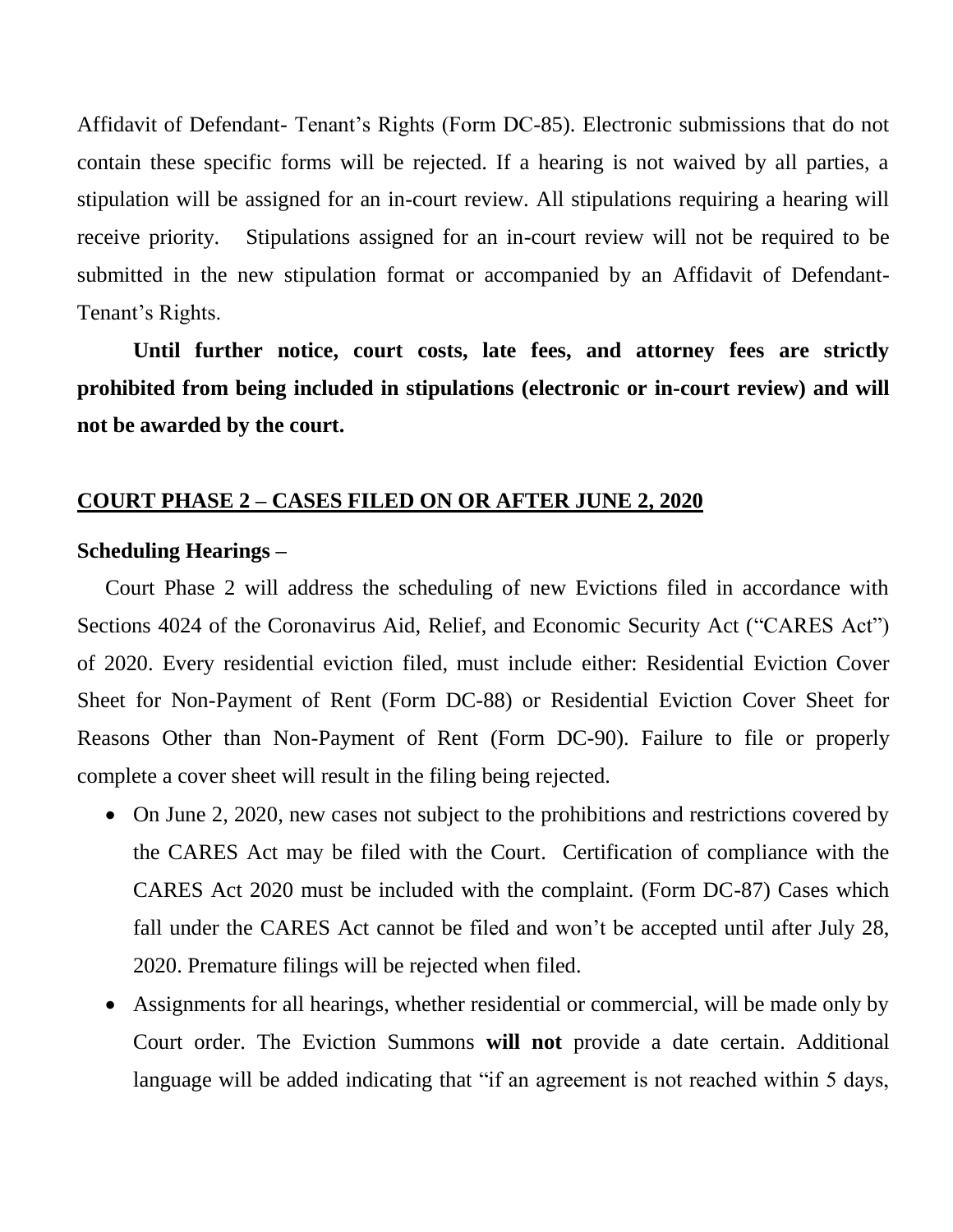the Court will assign this matter for an Eviction hearing and notice of said date will be provided by the Court". The summons must be returned to the Court for a matter to be scheduled. Upon the Court's receipt of a served summons and the expiration for five (5) days, the matter will be scheduled. Dates of assignment will be subject to social distancing capacity and safety considerations. Matters are likely to be scheduled in sessions at specific times. These times will be indicated on the Hearing Notices.

- Phase 2 cases will be assigned by the court based upon the length of arrearage. The Landlord/Attorney must indicate the length of arrearage within the 5 Day Demand Notice.
- Based on the length of arrearage indicated, the Court will schedule matters for hearing and send notice to both parties. If the length of arrearage is not indicated, or inaccurate, the case will receive lower priority.

# **Notice and Defaults – Termination of Tenancy for Reasons Other than Non-Payment of Rent (Specifically Public Safety) –**

- A 20-Day Eviction for Reasons Other than Non-Payment of Rent Cover Sheet (Form DC-90) must be filed with every complaint.
- In addition to providing tenants with a date by which they must file an answer in the notice of service, it shall also state the following for default: "If you do not file your answer with the court, a default judgment for possession can be entered against you without a court hearing. If the landlord seeks back rent in addition to possession, you will receive notice of a new hearing for proof of claim on the monetary damages only. If you do not file your answer on or before the listed date, you will be defaulted and you will not be able to present any defense to the eviction."
- If the applicable response period expires, with no answer having been received by the Court or Plaintiff, the matter will be ripe for default.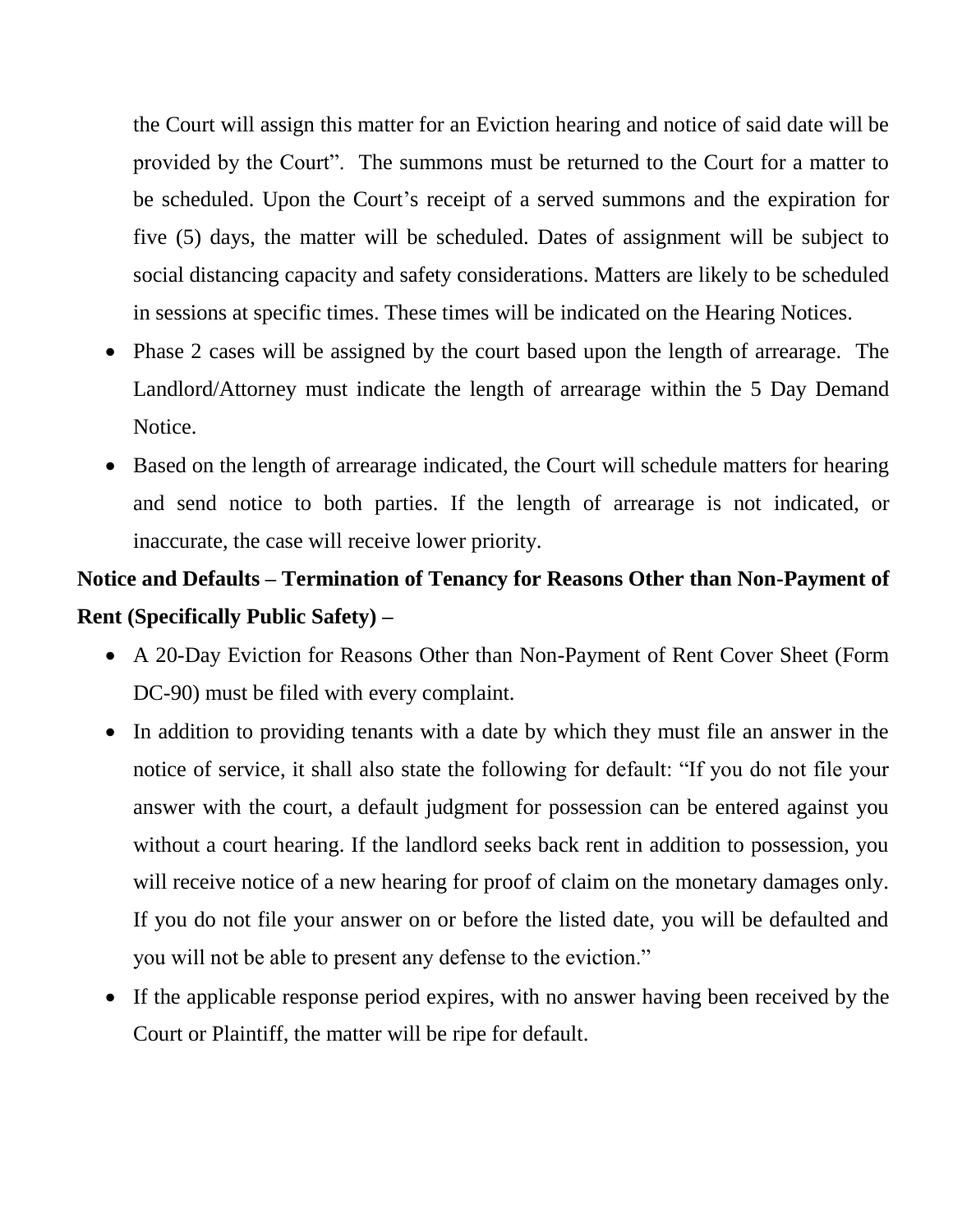- The matter will **not** be scheduled for hearing for Oral Proof of Claim unless requested by the Plaintiff. Instead, the Plaintiff may elect to submit an electronic affidavit for proof of claim for possession only.
- Any request for monetary damages must be scheduled for a hearing.
- All other Evictions for other than non-payment of rent will be addressed at a later date.

## **Priority of Assignment** –

On the mandatory Non-Payment of Rent Cover Sheet (Form DC-88), one of the arrearage boxes must be checked off. If partial payments have been made, the total arrearage in days must be calculated to correlate with the appropriate box.

- New claims involving arrearage of 90 days or more.
- New claims involving arrearage of 60 days or more.
- New claims involving arrearage of less than 60 days, and other Evictions filed prior to March 17, 2020, which were not heard in Phase 1. These cases will be scheduled when the calendars allow, based upon backlog and capacity. (Again cases, where the Court didn't receive updates will remain at low priority)
- New cases involving terminations for reasons of public safety will be given first priority along with Non-payment cases. Public safety is defined as conduct which is considered dangerous and detrimental to the immediate health and safety of any parties associated with the property. Such examples include but are not limited to: manufacturing or dealing of narcotics, any disruptive behavior, or threats that could reasonably lead to physical altercations or harm towards another. While this list is not exhaustive, it will be the responsibility of the attorney filing the case to properly describe the appropriate circumstances. Cases deemed not to meet this threshold WILL NOT be given priority. All assignments will be subject to capacity and safety considerations.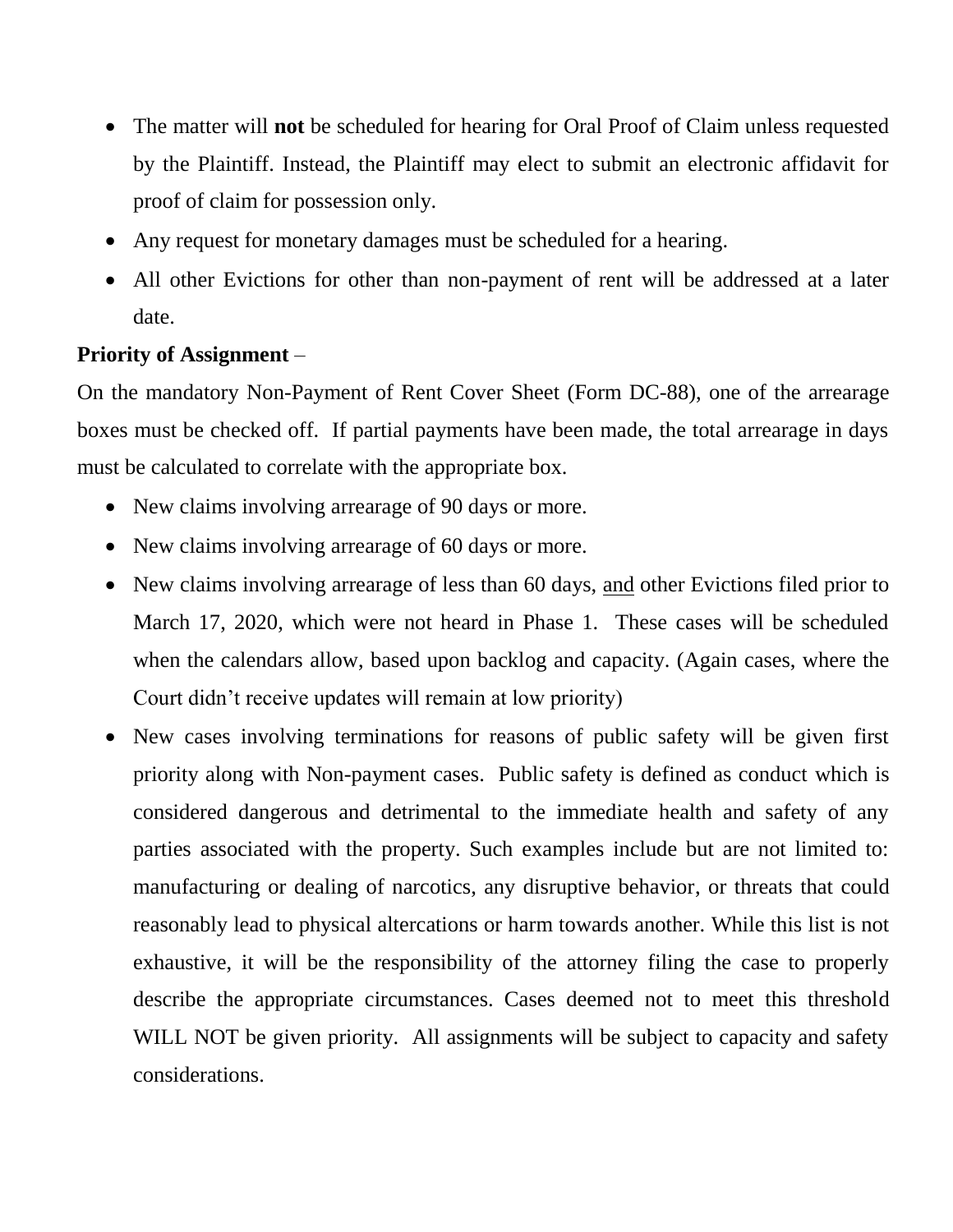Additional defaults will be updated at a later time.

#### **Stipulations –**

The Court strongly encourages the parties to enter into Stipulations, including agreements for payment plans, and indicate whether or not a hearing is waived. If a hearing is waived by all parties, stipulations will be entered online after Judicial Review. Electronic stipulations will be accepted in lieu of parties appearing in court. Under the new protocol the filings must contain: (1) new Stipulation of Judgment Form (Form DC- 86), and (2) Affidavit of Defendant- Tenant's Rights (Form DC-85). Electronic submissions that do not contain these specific forms will be rejected. If a hearing is not waived by all parties, a hearing on the stipulation will be assigned for review in Court. All hearings on stipulations will receive priority. Stipulations assigned for review in Court do not need to be in the new protocol form or accompanied by an Affidavit of Defendant- Tenant's Rights.

**Until further notice, court costs, late fees, and attorney fees are strictly prohibited from being included in stipulations (electronic or in-court review) and will not be awarded by the court.**

#### **All Other Cases –**

All other Eviction matters may be filed subject to limitations set by the Court but will be assigned only by Court Order with a showing of special circumstances.

**Entered as an Order of this Court on this 22nd day of May 2020.**

Enter: By Order:

**/s/ /s/**

**Jeanne E. LaFazia** Stephen Waluk **Chief Judge Administrator**